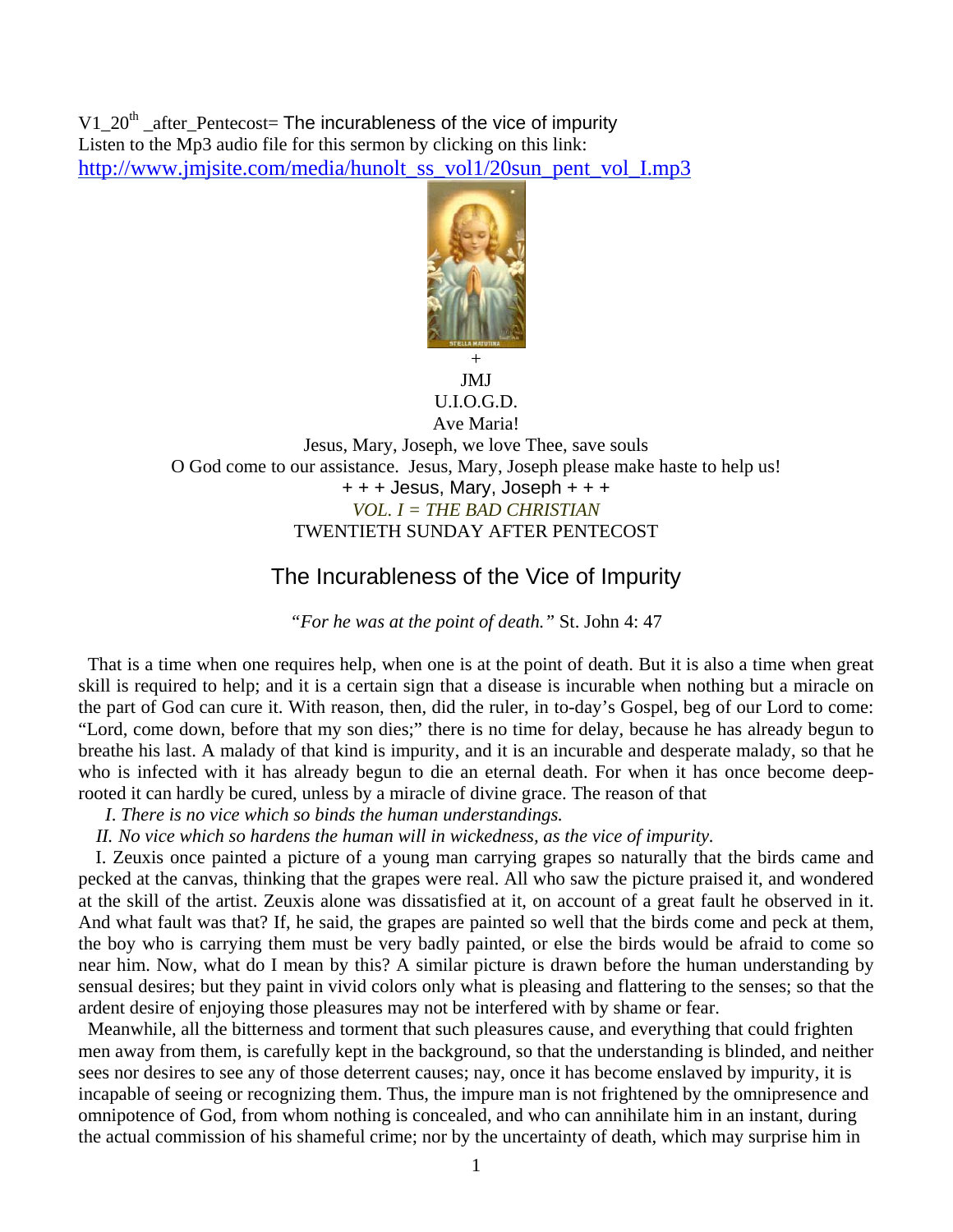the midst of his wickedness, and hand him over to the devil, as it has done with many already; nor by the strictness of divine justice, before which even the Saints have trembled, and which he may have to face with his sin still fresh upon him; nor by the thought of the beauty and endless joys of heaven, which he barters so miserably for a momentary gratification; nor by the terrors of hell, which follow on the loss of heaven; it is enough to make one's hair stand on end to think of burning in a fire forever, without any hope of being released! Yes, these are truths which he often thought of formerly, and they inspired him with a fear of sin; they caused him to feel a bitter remorse the first time he gratified his impure desires, and they kept him for a time in constant uneasiness; they are truths that can terrify any other sinner, no matter how wicked he is, and bring him to repentance and amendment of life.

But the unchaste man, who has become addicted to sensual pleasures, or who has been enmeshed in the toils of an impure attachment for any creature, is no more impressed by those truths than he would be by the fables of the old pagan poets. He does not even think of them; if his blinded understanding is still capable of having a thought of the kind, he puts it away at once. He has no eyes, as St. Augustine, an experienced witness, says, for anything but the filth in which he is immersed.

What a holy and perfect man David was; a man after God's own heart, who always walked in the presence of God. David, I say, had hardly looked with a lustful eye on Bethsabee, and committed sin with her, when he spent a whole year without thinking of God, although after the death of Urias he had taken her to wife, and could have a lawful affection for her. So much was he infatuated with this vice that he did not even see how wicked he was until Nathan explained it to him by the well-known parable of the poor man's ewe lamb; then his eyes were opened, and he remembered his God, and how grievously he had sinned, and he cried out: "I have sinned against the Lord."

 If there are any unfortunates here present who are victims of an unlawful passion, I call them all to witness if such is not their own experience? No matter how pious, devout and zealous they were in the divine service, as soon as they were ensnared by impurity, did they not at once lose all taste and inclination for piety and good works? It cannot be otherwise; for: "the sensual man perceiveth not those things that are of the Spirit of God; for it is foolishness to him, and he cannot understand" (1Cor. 2: 14); the light of his understanding is gone out, and he no longer finds joy or pleasure in anything but the gratification of his brutish passion. While thus blinded, he pays no attention to his other duties and obligations; his honor and good name, his position and authority, his office and dignity, farewell to them all, once his desires get the upper hand. The father forgets what he owes his children, the child what he owes his parents; the husband forgets his wife, the wife her husband; the man of high position forgets the character he has to keep up before the people; the young man forgets his advancement, the young girl her virginal honor. All these things are utterly disregarded when unlawful love gains the upper hand.

 In this blindness sins are heaped on sins with the utmost recklessness. The demon of impurity is called in Holy Scriptures, Asmodeus, which means in Hebrew, an abundance of sins; to signify that the unchaste body is like a heap of countless sins of all kinds. And such is really the case. The thief does not steal every day; the murderer is not always taking away people's lives; the passionate man is not always cursing and swearing; the vindictive man does not always seek revenge; the drunkard is not always intoxicated; but the impure man who is entangled in the snares of a guilty passion commits so many sins every day that his life is like a stormy sea, in which one mountain-wave of sin drives away another. We might say that with other vices the devil fishes for sins with a hook; he has to wait a long time often, before the bait is taken; but with impurity he catches sins, as it were in a net, and by the hundred. If the impure man wishes to confess his sins, he cannot count them all; it is, humanly speaking, impossible to do so, and his confessor has only to ask how long, how many weeks, months or years he has been in the habit of impurity so as to be able to give a guess at the vast number of sins, thought, word, and deed, he has committed.

In this blindness there is no sin too great for the unchaste man to commit, if it is necessary to his ends; if it is required to make an enemy of his best friend, he does so; to trouble his brothers and sisters, he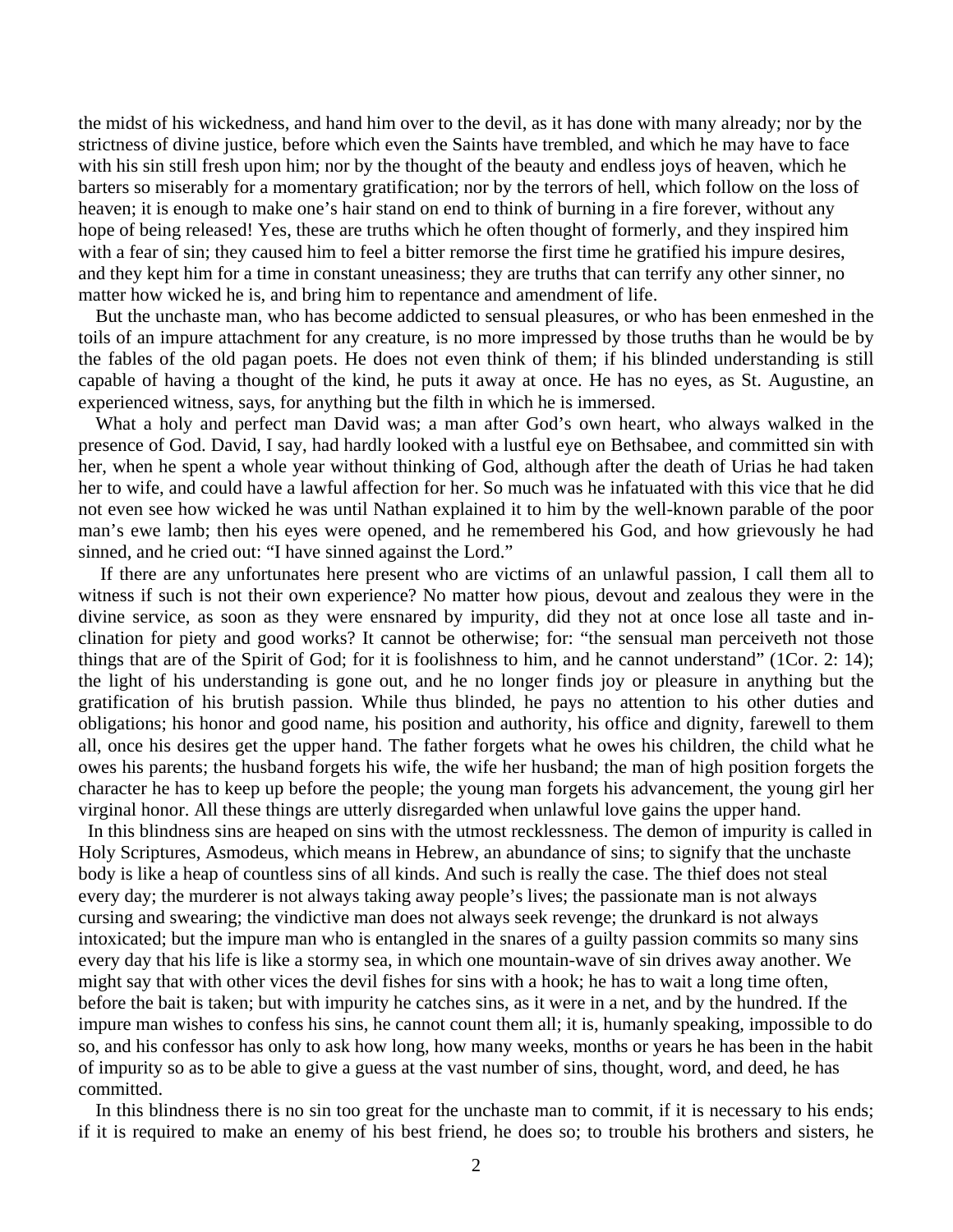makes little scruple of that; to dishonor his father and mother, he does without hesitation; if he must keep up appearances by receiving the Sacraments sometimes, sacrilegious confessions, Communions, and Masses heard without profit, through want of true sorrow, are small matters to him. He has no respect for holy places consecrated to God, if he can there satisfy his lust by impure looks and desires. The blessed Sacrament in the tabernacle does not frighten him any more than if it were a dead thing; for in its very presence his heart is filled with filthy thoughts, and his eyes seek for new objects of gratification. Mention any of the greatest sins, such as murder, parricide, heresy, idolatry, which he is not ready to commit for the sake of his impure love.

King David, the holiest of men, imbrued his hands in the blood of Urias, his most faithful and innocent soldier, on account of an impure passion. King Solomon, whose wisdom the world wondered at, bent his knee before idols of wood and stone and offered incense to them; to such a degree of folly was he brought by impurity. Tertullian says of him: "Solomon lost the glory that he had with God, by women who brought him into idolatry."

 II. As the will cannot work unless the understanding goes before with its light and knowledge, it is evident that when the understanding is blinded to good, as is the case with those who are given to impurity, the will cannot be led on to good. There is a great difference between the maladies of the body and those of the soul; if I am attacked by a dangerous fever, I may be cured, although I know nothing of the nature of my illness; nay, even if through the violence of the disease I am utterly unconscious, it is enough if the doctor knows what to do to cure me. But if I am sick in the soul, that is, in the state of sin, it is not enough that God, the only Physician of souls, knows my miserable state and can cure it; I must first see the malice of my sin, and the misery of my condition, in order to help in the work of my cure by repentance and a purpose of amendment. But what hope of repentance can an unchaste man have? How can he have it, since he is so blinded that he does not even know the malice, misery and danger of his state, and therefore pays no attention to it?

Bad habits become a sort of necessity; but there is none that takes a quicker hold of the heart, strikes deeper root and lasts longer than impurity, when once one has become addicted to it. Have you never remarked what the ivy does to the oak? It first creeps over the outside of the bark, and as it gets stronger it grows into the oak and forms but one tree with it. Try now to separate them from each other, and you will find that you cannot tear down the ivy without bringing away the bark of the oak, and so killing it. So it is with carnal pleasures. The desires of them increase with continued indulgence until they become a second nature, so that it is easier to separate the soul from the body than to take them out of the heart. I know well that there is nothing impossible to the Almighty, but if anything were impossible to him it would be the conversion of one who is entangled in the meshes of an impure love; for what means could God use to bring him to true repentance, as long as he is in the occasion which foments his passion?

 When Noe heard from God that the world was to be destroyed by a deluge, he did not have recourse to the divine mercy in prayer. Noe knew well that he was pleasing to God, and that his prayers would be heard; why, then, did he not try to avert such a terrible punishment from the human race? Could he not at least have asked God to mitigate it a little, and to destroy only some families? Certainly Moses acted quite differently when God in his anger threatened to destroy all the people of Israel, for he offered himself as a victim to appease the divine anger. Noe, on the contrary, never said a word to prevent the destruction of the whole world. This is the reason: The sin of the Israelites in the desert was idolatry, a far greater sin than impurity, but not so difficult to repent of and to avoid, and therefore, after the first promise on the part of Moses, idolatry disappeared. On the other hand, at the time of the deluge, the vice of impurity had gained the upper hand. Noe saw that there was no hope of repentance in such a case, and therefore he did not think it worth his while to pray. The event justified his anticipations, for we do not read of a single one being converted, in spite of the threatened punishment. Hence, all spiritual writers agree in saying that it requires a miracle of grace to make an unchaste man leave off his vicious habits and unlawful amours, and be really converted unhappy people, who are still living in sin, do not expect that God will give you a